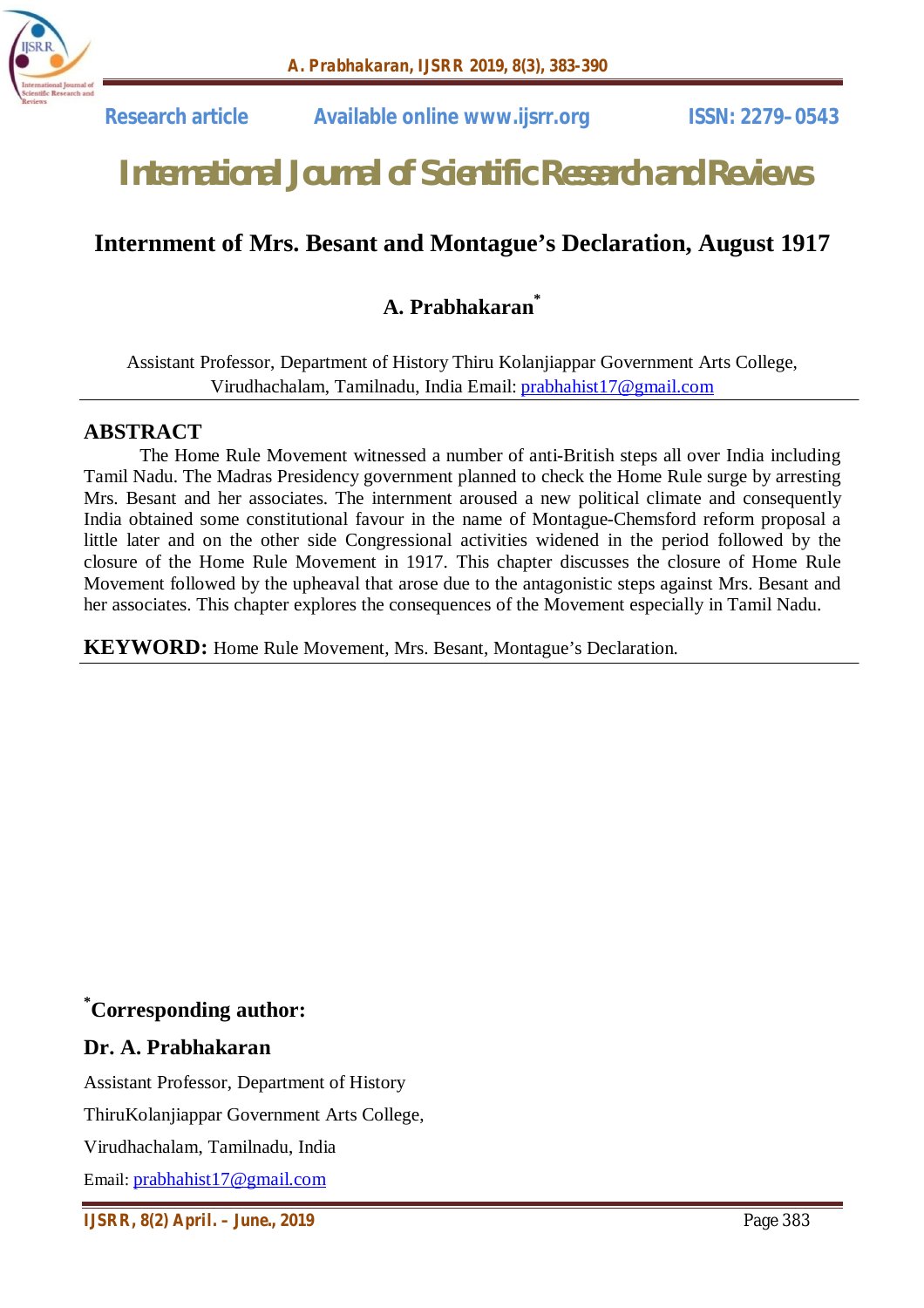#### **I INTERNMENT OF MRS.BESANT AND HER ASSOCIATES**

Mrs. Besant's handling of press to propagate her ideologies as well to criticize the British authority alarmed the government of the Madras Presidency. On June 14, 1917 Mrs. Besant and her two lieutenants were served by Pentland, the Governor of Madras, with the Order of internment.<sup>1</sup> There arose uproar against the government.<sup>2</sup> The resentment was universal and the leaders like Motialal Nehru, TejBahadurSapru, C.R. Das, C.P. RamaswamyAiyar, M.A. Jinnah, Bhulabhai Desai, M.R. Jayakar and others joined the Home Rule League in spite of the government threat.<sup>3</sup> Besides, the Home Rule League's advocacy won many more adherents. The Maharaja of Bikaner expressed the sympathy on behalf of the princes for her release. Aga Khan privately suggested to the British government that India should be suitably rewarded for her services not punished.<sup>4</sup> Jinnah strongly protested against the internment of Mrs. Besant. He said as president of the Bombay branch of the Home Rule League that it was "an attempt to intern the Home Rule or Self-government scheme framed and adopted conjointly by the Indian National Congress and the All-India Muslim League at Lucknow". $5$ 

Gandhi wrote privately to Chelmsford, Viceroy of India that in my humble opinion the internments are a big blunder. <sup>6</sup>Sapru in paying a glowing tribute to Mrs. Besant said that she conceived the idea of Home Rule for India. It drew a general unrest in the entire country. He maintained that they were seeking of reforms, expansion of Councils and swore by Swaraj but their ideas were nebulous, whereas her clear thinking gave concrete shape to their undefined and indefinite ideas, resulting in an organised movement for Home Rule for the entire country.

Mrs. Besant before meeting the Viceroy of India, published an article in *New India*, entitled, *To My Brothers and Sisters in India,* on15 June, 1917, wherein she defended all her activities as absolutely constitutional and blamed the colonial government for the prevailing situation in India.<sup>8</sup> Mrs. Annie Besant also opined that, "the difference of opinion between the Governor of Madras and the Large majority of educated Indians is a small matter; but the resolution to crush Home Rule by force is a very serious one. It means practical proposal to strangle by violence. So the Congress ordered its Committees, the Home Rule Leagues and other similar public bodies to carry on. We are therefore faced by the alternative of disobeying the mandate of the country or that of the Governor of Madras. For myself, as a member of the All-India Congress Committee, I elect to obey the mandate of the country in preference to that of the Governor of Madras, it has no moral justification behind it, which outrages British law and custom and imposes an unwarrantable and I believe, an illegal, restriction on the fundamental rights of man."<sup>9</sup> She further added, "I shall either to go to England or to promise to abstain from political speaking and writing. I shall do neither. I do not run away from a struggle into which I have led others, and leave them in the middle of the field. Our work has been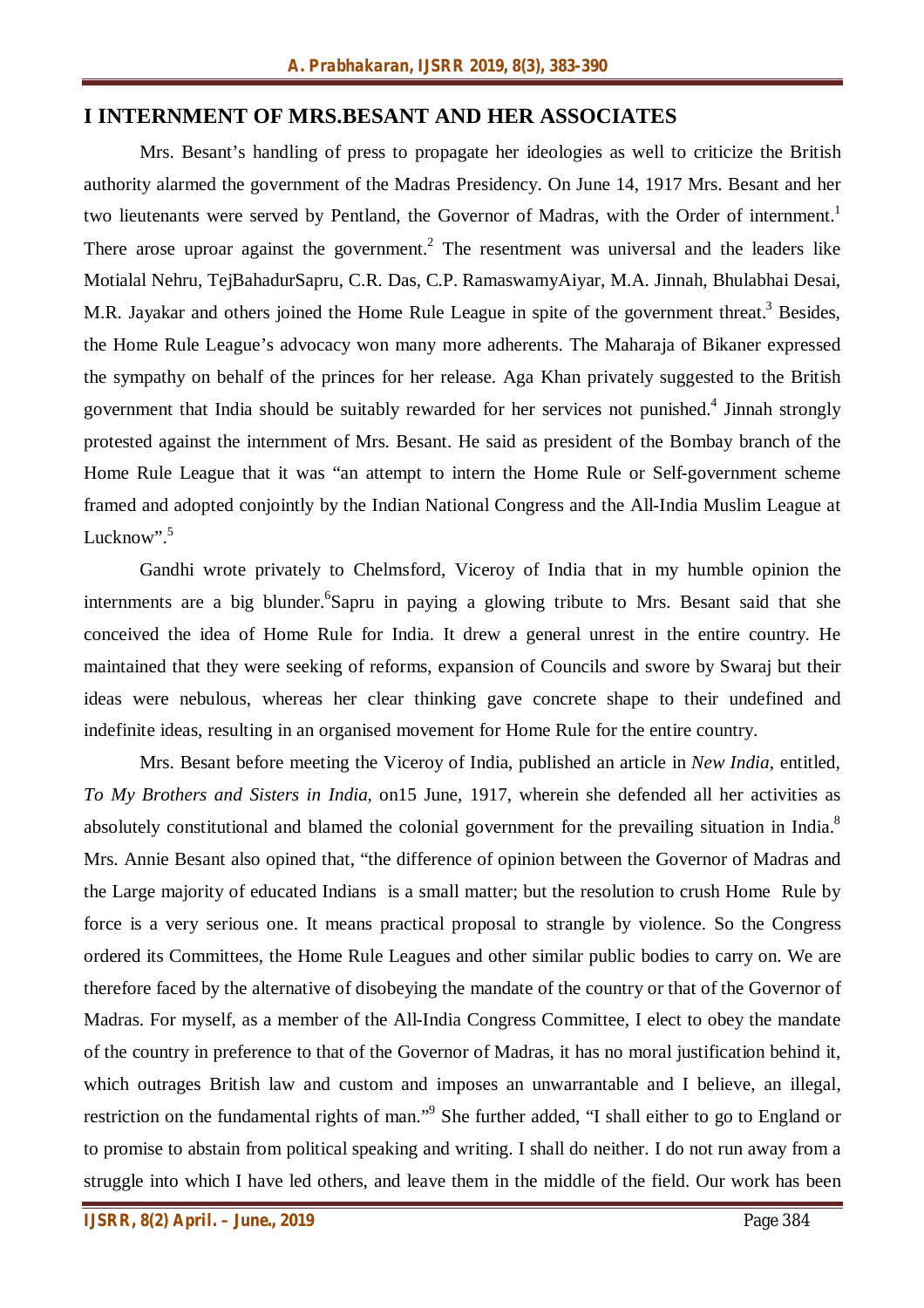wholly constitutional. There has been no threat, no act of violence; to rebuke that Law has been transgressed".<sup>10</sup>

Mrs. Besant strongly felt that, "life does not consist, in money and clothes, in motorcars and invitations to government houses. Life consists in liberty for self-respect, in honour, in right ambition, in patriotism, and in noble living. Where these are absent, life is not worth living. It is not the life of man, in the image of God, but of a brute, well fed by his owner. To surrender liberty and being in touch with those I love worse than death".<sup>11</sup>She further added that, "England fighting for liberty in Europe, and posing as its champion, is more false, to liberty in India than she is even in Ireland, is in India an autocracy, naked and unashamed, under which neither liberty of person and speech nor possession of property is safe, being at the mercy of Executive Orders... We are to be punished because we stand by the principles for which England stand in Europe, and ask peacefully and constitutionally for responsible Self-Government which we work for, on Law-abiding lines".<sup>12</sup> Mrs. Besant was asked to call upon the Governor at Madras on 16 June l9l7. At this time, there were already rumours prevailing about her being interned and her activities going to be stopped completely. On her part, Mrs. Besant also anticipated her arrest after the meeting with the Governor.<sup>13</sup>

The interview between the Governor and Mrs. Besant took place at Madras at noon on 16 June, 1917. At the close of the interview, the Governor said to her "I wish you to consider, Mrs.Besant, be stopped".<sup>14</sup>She replied to the Governor "you have all the power and I am helpless, and you must do what you like. There is just one thing I should like to say your Excellency, and that is I believe you are striking the deadliest blow against the British Empire in India". Then as they neared the door, she said "You will pardon my saying to your Excellency that as you are acting as the Governor, I have no personal feeling against your Excellency". The Governor asked Mrs. Besant, "You must stop your political work in its present form". To this Mrs. Besant replied "your Excellency I must go on, and as I think best". $^{15}$ 

According to GO No. 836 of 1917, the Governor of Madras in exercise of the powers conferred in him by Rule-3 of the Defense of India Rules 1915, served an order for internment of Mrs. Besant and her two colleagues, prohibiting them from attending or taking part in any speech or publishing or processing the publication of any writing or speech compared by them placing their correspondence under censorship. As Mrs. Besant refused to leave India, she was interned along with G.S. Arundale and B.P. Wadia on June 16, 1917. Further, the Order directed that after the expiry of seven or fourteen days from the date of service of the Order, they shall cease to reside in the city of Madras or in the district of Chinglepet and shall take their residence within any one of the following six areas: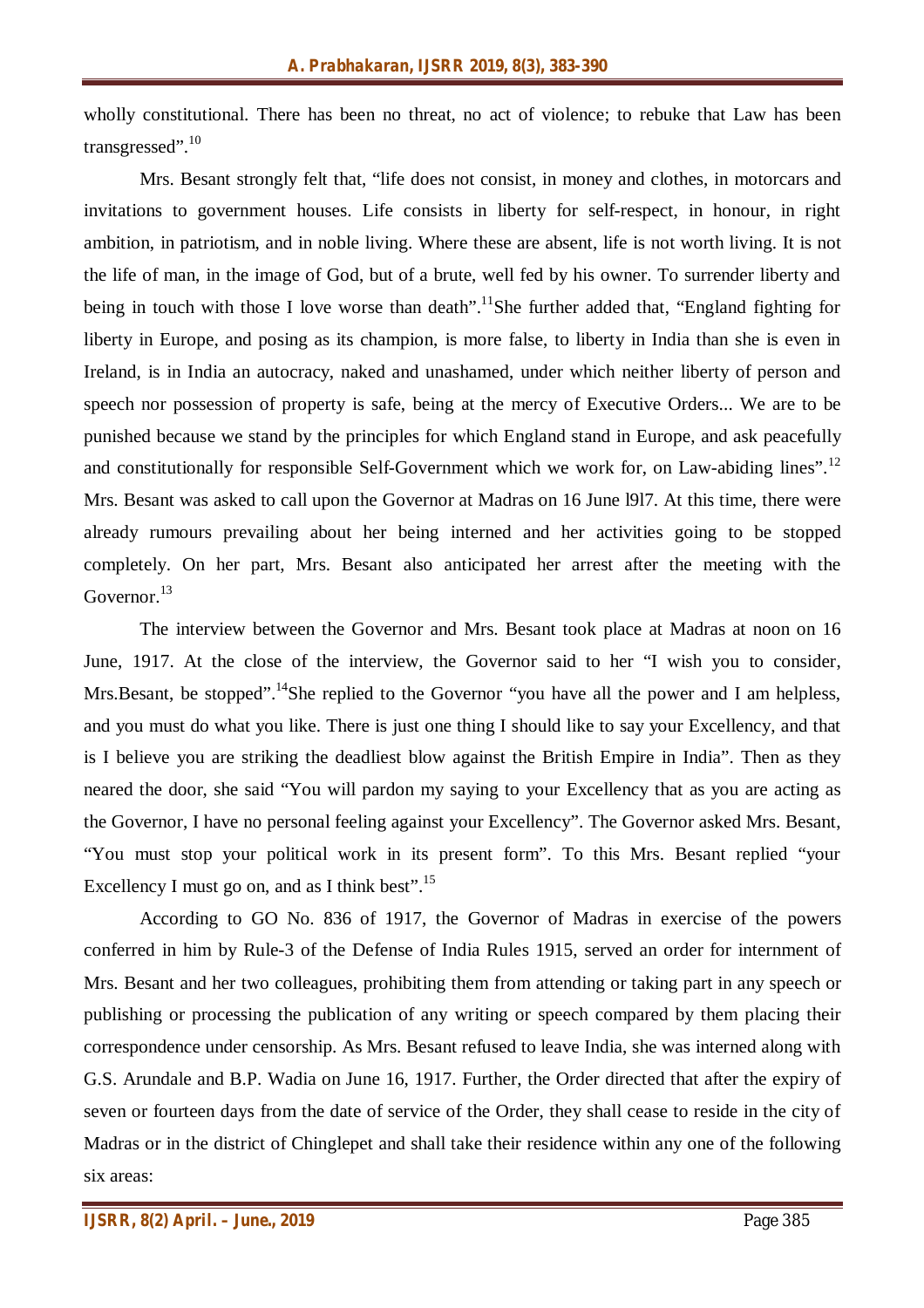- 1. Nilgiri District
- 2. Coimbatore District
- 3. Bellary District
- 4. Palani Hills
- 5. Shaveroy Hills
- 6. Vizagapatnam.

Mrs. Besant selected Ootacamund as her residence for her internment. She occupied the Society's bungalow called Gullistan at Ootacamund. With the internment of the three persons, the Home Rule Movement became more popular and intensified.<sup>16</sup>

# **II PROTESTS AGAINST THE INTERNMENT OF MRS.BESANT**

A nationwide protest and agitation carried for Mrs. Besant's release. Several new Home Rule branches sprang up in various parts of India including Tamil Nadu and protest meetings were held everywhere. The Moderate Congressmen were involved and participated in Home Rule agitations. It was an open secret that Mrs. Besant despite governmental surveillance, was freely writing to her paper, *New India*. <sup>17</sup> The internment of Mrs. Besant aroused intense public indignation not only in India, but throughout the world. Mr. H. Baillie Weaver, the General Secretary of the Society in England protested the misrule of the government in India. He continued to bring all possible pressure to bear upon the British government to have the internment order reversed, and found a more sympathetic response from E.S. Montague, who had become Secretary of State for India. The representatives of the Indian National Congress and Muslim League met at a joint conference in Bombay on 28 and 29 July, 1917, on internment of Mrs.Besant to discuss the issue of passive resistance. The Madras Provincial Congress Committee approved the Resolution of the joint conference on 14 August 1917 that the unjust and unconstitutional Orders of internment must be annulled.<sup>18</sup>

At Gandhi's instance, Shankerlal Banker and JamnadasDwarkadas collected signatures of one thousand men willing to defy the internment orders and march to Besant's place of detention. They also began to collect signatures of a million peasants and workers on a petition for Home Rule.C.P. RamaswamyAiyer was devoting his talents to the work of Home Rule toured most of the cities in Tamil Nadu such as Salem, Kanchipuram, Vandavasi, Madurai and Ramnad and delivered speeches demanding to release of Mrs.Besant. Jinnah has joined in Home Rule Movement.<sup>19</sup> Manv prominent leaders such as S. SubramaniyaIyer, C.P. RamaswamyIyer, Justices SadasivamIyer, A. RangasamyIyer voiced against the policy of repression of the government and they demanded the release of the arrested.Sir.S.SubramaniaAiyer, a senior Congressman, a retired judge of the Madras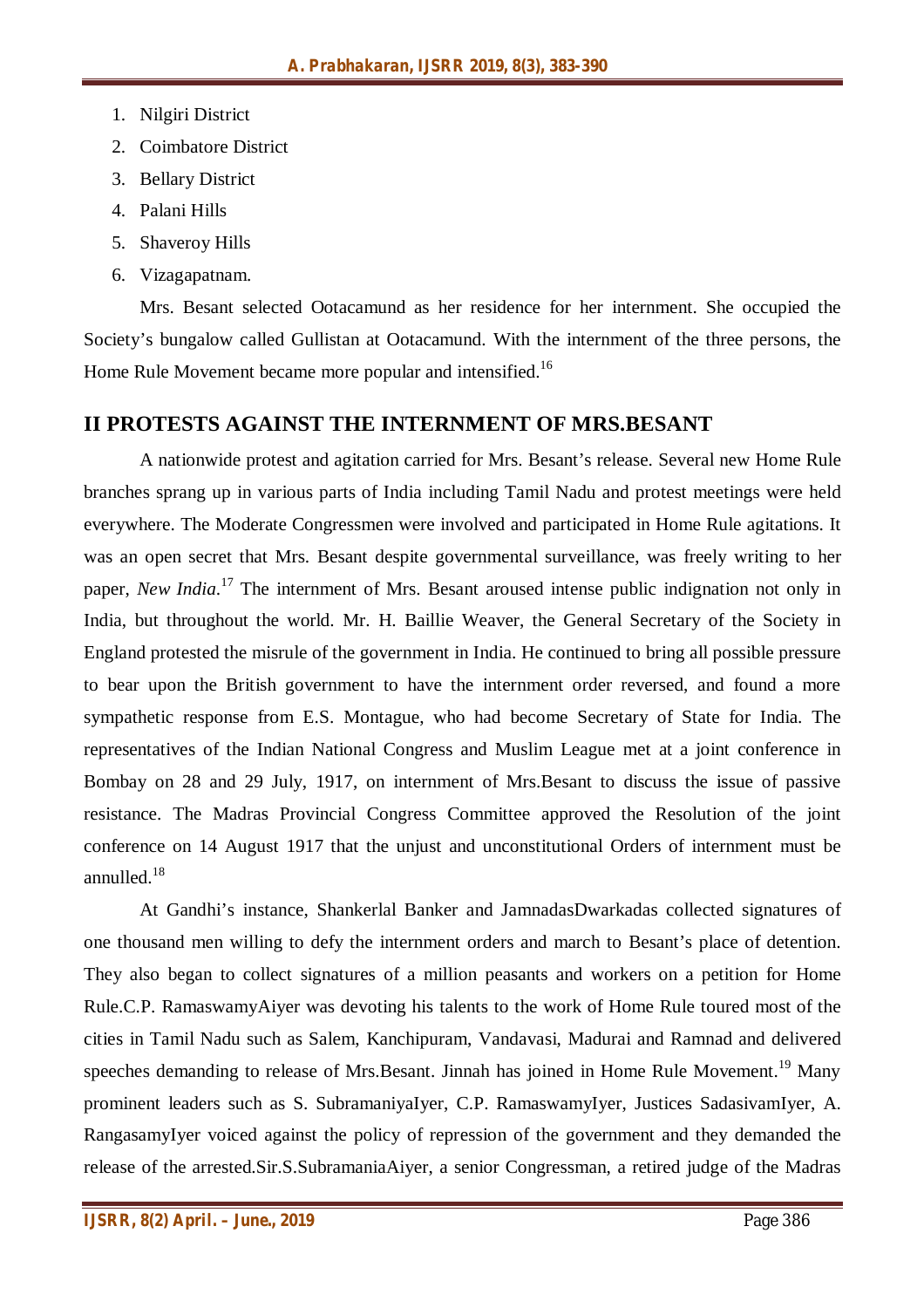High Court and the Honorary President of the All India Home Rule League wrote a letter to President Wilson of United States America, on the situation of India following Mrs. Besant's internment and oppressive policy pursued by British government in India. Sri KondaVenkatappaiah and NageswaraRao also supported and signed on SubramaniaAiyer's letter.There held a meeting at Madras to enlighten the public on the current political issue. The Madras Government took serious objection to this letter. S. Subramania Aiyer renounced his knighthood 'Sir' as a protest against the internment of Mrs. Besant.<sup>20</sup>

The internment followed by strong protests by the public in every corner of the country. A meeting was presided by B.N. Sarma at Young Men's Indian Association in Madras on 2 July 1917. Subscriptions were collected for the 'Besant Fund'.A number of meetings were arranged by the local branches of the Home Rule League and Lodges of the Theosophical Society either independently or in combination with district and taluk associations and Congress Committees. These condemned the repressive policy of government. Hundreds of students attended a meeting held at Triplicane beach on June 17, 1917 notwithstanding the prohibitory issued by the government of Madras. In order to get Mrs.Besant released, a special meeting was held at Triplicane on 14 September 1917 by some women, including Dorathi Jinaraja Dasa and SivakamurAmmal.<sup>21</sup> On that day, women offered prayers in the temples in Madras and then a procession was taken in order to test whether the police would enforce the orders provisionally issued prohibiting general processions. The protest meetings were held in Madras, Chenglepet, Adayar, Tindivanam, Mayavaram, Madurai, Virudhunagar and Ramnad.In Kumbakonam Posters were displayed on walls demanding the release of Mrs.Besant. Many more branches were of the Home Rule League started in a number places in Tamil Nadu including Tuiticorin, Musiri, Pabanasam and Dharmapuri. Protest rallies were organized at Saidapet, Chinglepet, Trichirappalli and other places carrying Home Rule flags. Prayers were offered at Tirupapuliyur temple, Cuddalore for the release of Mrs.Besant.A huge meeting with the audience of about 2500 was held at Tanjore. The president of the occasion demanded immediate release of the Home Rulers. There were scenes scripted 'Worship Mrs.Besant', 'Down with Imperialism' and 'OlcattiDuraisani Ki Jai at Cuddalore'. An indoor meeting was held at Parthasarathi temple, Mylapore to discuss the ongoing political tussle.<sup>22</sup>

Newspapers flashed in support of Mrs.Besant. *Swadesamitran*stated that suppression should not let the Home Rule Movement Slacken, in contrary it would shook the entire India.*Desabaktan* stated that the government could not reprimand the home rulers instead of heeding their words. *Deshabimani* said, to intern Mrs. Besant who has identified her welfare with that of the people and who has devoted her all to the cause of righteousness is a stain on the British government. There are signs all over India that the internments will in no way affect the Swaraj agitation.In short, repression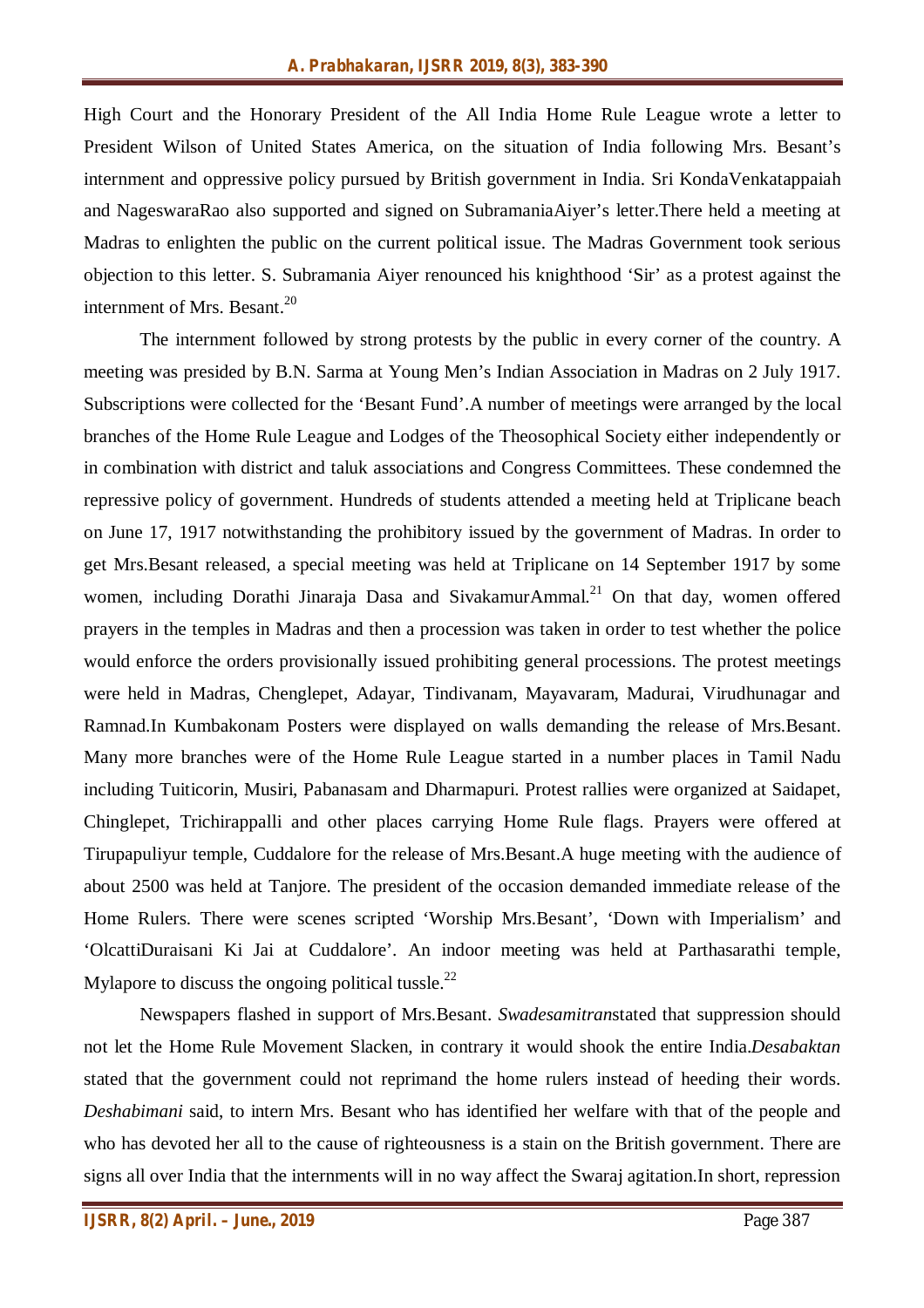only served to harden the attitude of the agitators and strengthen their resolve to resist the Government.<sup>23</sup> Montague, writing in his diary commented: 'Shiva cut his wife into fifty-two pieces only to discover that he had fifty-two wives. This is really what happens to the Government of India when it interns Mrs. Besant.'The result of continuous agitation and of growing public indignation Dr. Besant and her two colleagues, G.S. Arundale, B.P. Wadia were unconditionally released from internment on 17 September, 1917.

## **III MONTAGUE'S DECLARATION, AUGUST 1917**

On 20 August 1917 Montagu made his declaration in the British Parliament, the internment lost all its meaning. Montague, the Secretary of State, came to India in November 1917 and travelled with the Viceroy Lord Chelmsford over the country, meeting deputations representing every type of political opinion.The National Congress and the Muslim League, and the two Home Rule Leagues presented memorials at Delhi on 26 November, 1917, demanding Home Rule. The National Congress and the League were represented by a Joint Deputation from their respective Executives, and the memorial was read by Surendranath Banerjea.<sup>24</sup> After a careful argumentative presentation of the Indian case, it summed up: "We submit that the reforms for which the National Congress and the Muslim League plead, are needed as much in the interests of the good government of the country and the happiness and prosperity of the people as for the legitimate -satisfaction of our National selfrespect and for a due recognition of India's place among the free and civilized Nations of the Empire and the outside world. Nor are they less necessary to strengthen and solidify the British connection with this ancient land. India has given freely her love and service to England, and she aspires to attain to her proper place of equality and honour in the Commonwealth of Nations, which are proud to win fidelity to his Imperial Majesty the King-Emperor. If, as has been said, the British Empire is the greatest secular power on earth making for the good of mankind, India is hopeful and confident that she will not be denied what is in every way due to her, especially after this great War of Liberty, in which it has been authoritatively recognized that she has played a distinguished and honourable part"<sup>.25</sup>.

The government in Britain decided to effect a change in policy and adopt a conciliatory posture. The new Secretary of State, Montague, made a historic declaration in the House of Commons on 20 August, 1917 in which he stated. "The policy of His Majesty's government is that of the increasing association of Indians in every branch of the administration and the gradual development of self-governing institutions, with a view to the progressive realization of responsible government in India as an integral part of the British Empire." This statement was in marked contrast to that of Lord Morley who, while introducing the Constitutional Reforms in 1909, had stated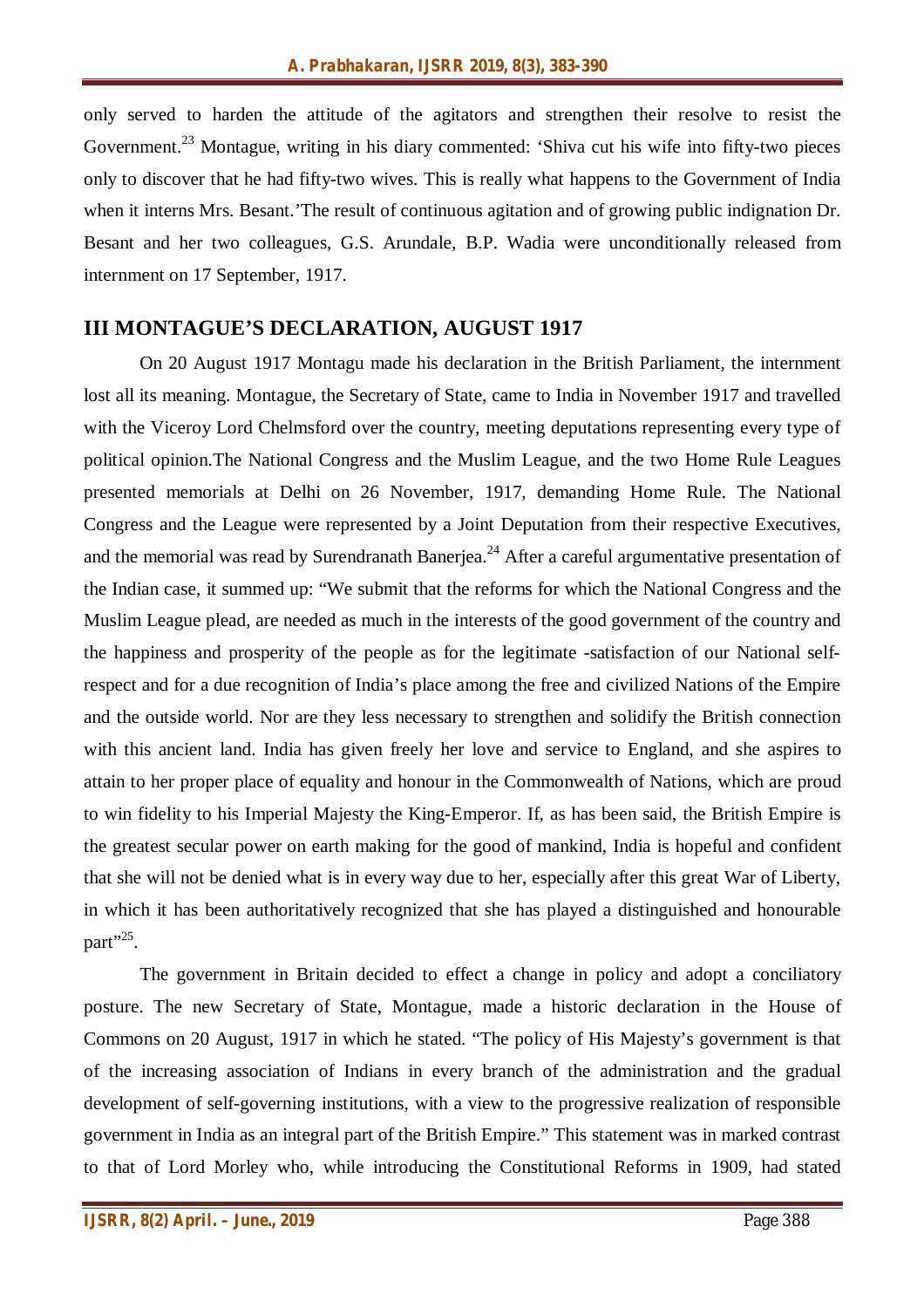categorically that these reforms were in no way intended to lead to self-government. The importance of Montague's Declaration was that after this the demand for Home Rule or self- government could no longer be treated as seditious.<sup>26</sup>This did not, however, mean that the British government was about to grant self-government. The accompanying clause in the statement which clarified that the nature and the timing of advance towards responsible government would be decided by the government alone gave it enough leeway to prevent any real transfer of power to Indian hands for a long enough time. In keeping with the conciliatory stance of the Montague declaration, Mrs. Besant was released in September 1917.

#### **REFERENCES**

- 1. B. N. Pande. A Centenary History of Indian National Congress, Vikas Publishing House; New Delhi; 1985; 1: 474
- 2. Tarachand. History of the Freedom Movement in India, Publishing Division, Government of India;New Delhi; 1972;3: 450
- 3. Government Order. No. 962, Public (Confidential) Department, 13 August 1917, The Hindu, July 28, 1917, Swadesamitran, July 23, 1917, Prapanchamitran, July 30, 1917.
- 4. S.N. Sen. History of Modern India, New age International (P) Limited;New Delhi; 1997;1:271
- 5. Kanji Dwarakadas. India's Fight for Freedom, Popular Prakashan; Bombay; 1966; 1:35
- 6. Tara Chand History of the Freedom Movement in India, Publishing Division, Government of India; New Delhi; 1972; 3: 451
- 7. W.F.Owen. The Indian Nationalist Movement 1912-22, Sterling Publisher; New Delhi; 1990; 1:78-79
- 8. New India, June 15, 1917
- 9. Annie Besant. The Birth of New India, Theosophical Publishing House;Adayar; 1917; 1:432- 436
- 10. Annie Besant.Autobiography, Theosophical Publishing House; Adayar; 1939;1:64
- 11. Annie Besant.Autobiography, Theosophical Publishing House; Adayar; 1939; 1:64-69
- 12. Government Order No. 836, Public (Confidential) Department, 23 June 1917, Fortnightly Report, 23 July, 1917, Under Secretary's Secret Safe File, No. 739, 1917.
- 13. Anup Chand Kapur.Constitutional History of India, 1765-1975, S. Chand & Co.; New Delhi;1976; 1:199
- 14. Government Order No. 836, Public (Confidential) Department, 23 June, 1917
- 15. A.S.Olcott, Old Dairy Leaves, 1887-92, Theosophical Publishing House, Adayar; 1939; 1:52